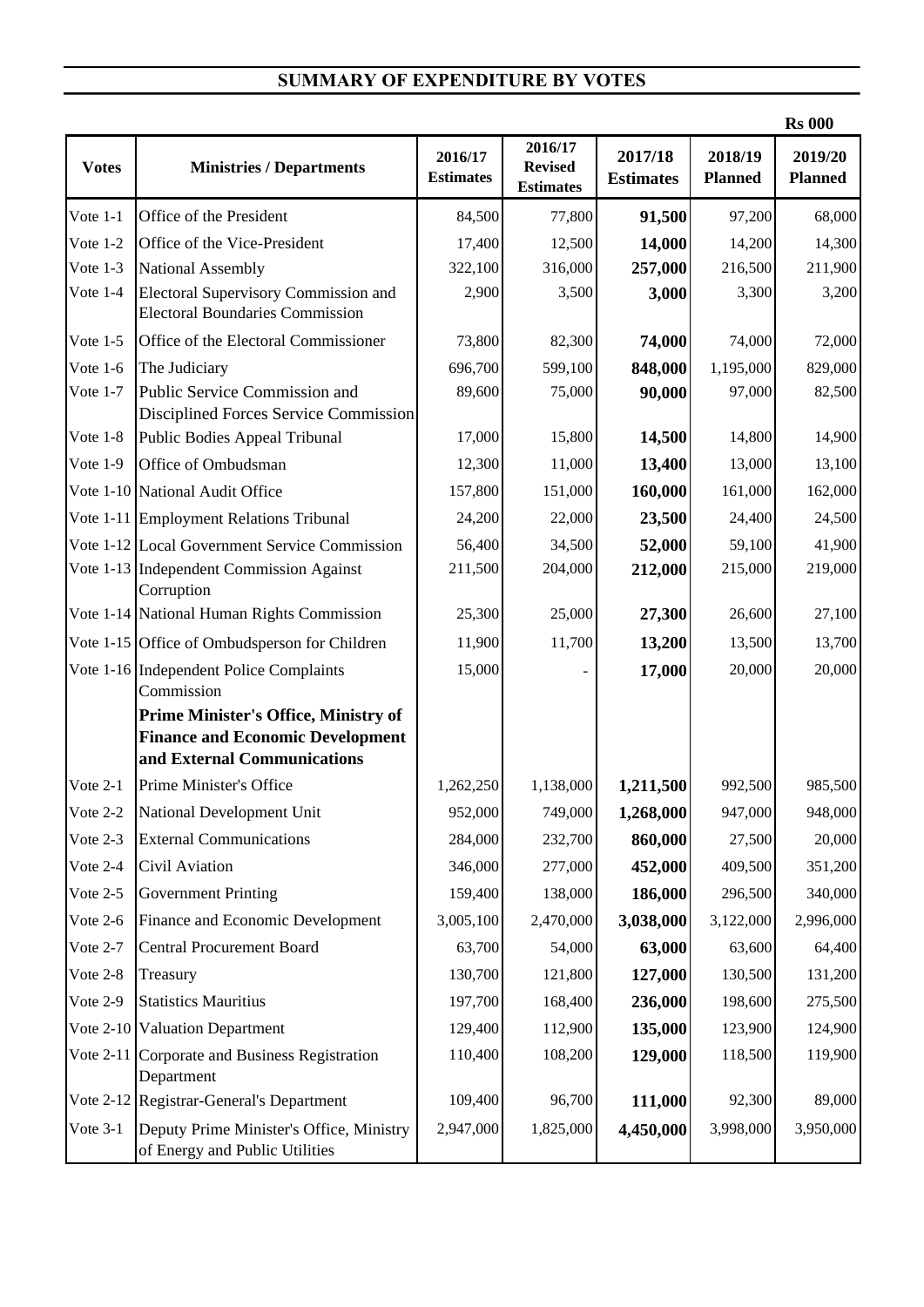## **SUMMARY OF EXPENDITURE BY VOTES**

|              |                                                                                                                   |                             |                                               |                             |                           | <b>Rs 000</b>             |
|--------------|-------------------------------------------------------------------------------------------------------------------|-----------------------------|-----------------------------------------------|-----------------------------|---------------------------|---------------------------|
| <b>Votes</b> | <b>Ministries / Departments</b>                                                                                   | 2016/17<br><b>Estimates</b> | 2016/17<br><b>Revised</b><br><b>Estimates</b> | 2017/18<br><b>Estimates</b> | 2018/19<br><b>Planned</b> | 2019/20<br><b>Planned</b> |
|              | Minister Mentor's Office, Ministry of<br><b>Defence and Rodrigues</b>                                             |                             |                                               |                             |                           |                           |
| Vote 4-1     | Minister Mentor's Office, Ministry of<br>Defence and Rodrigues                                                    |                             |                                               | 50,000                      | 45,000                    | 45,700                    |
| Vote 4-2     | <b>Continental Shelf and Maritime Zones</b><br>Administration and Exploration                                     | 17,600                      | 12,000                                        | 32,100                      | 27,600                    | 27,900                    |
| Vote 4-3     | Forensic Science Laboratory                                                                                       | 137,500                     | 105,500                                       | 146,000                     | 224,000                   | 195,600                   |
| Vote 4-4     | Rodrigues                                                                                                         | 3,360,000                   | 3,265,000                                     | 3,550,000                   | 3,578,000                 | 3,652,200                 |
| Vote 4-5     | Reform Institutions and Rehabilitation                                                                            | 98,667                      | 87,000                                        | 109,500                     | 103,400                   | 102,900                   |
| Vote 4-6     | Police Service                                                                                                    | 8,717,000                   | 8,057,000                                     | 8,627,400                   | 9,028,000                 | 9,835,700                 |
| Vote 4-7     | Prison Service                                                                                                    | 805,000                     | 817,000                                       | 799,000                     | 812,000                   | 815,000                   |
| Vote $5-1$   | Vice-Prime Minister's Office, Ministry of<br>Housing and Lands                                                    | 2,262,000                   | 2,000,000                                     | 2,162,000                   | 2,380,000                 | 1,970,000                 |
| Vote 6-1     | Ministry of Foreign Affairs, Regional<br><b>Integration and International Trade</b>                               | 1,194,000                   | 1,120,000                                     | 1,310,000                   | 1,274,500                 | 1,185,500                 |
| Vote 7-1     | Ministry of Technology, Communication<br>and Innovation                                                           | 1,097,700                   | 749,500                                       | 1,157,000                   | 1,064,000                 | 931,000                   |
|              | Ministry of Public Infrastructure                                                                                 |                             |                                               |                             |                           |                           |
|              | and Land Transport                                                                                                |                             |                                               |                             |                           |                           |
| Vote 8-1     | Public Infrastructure                                                                                             | 2,472,200                   | 1,755,600                                     | 4,287,000                   | 4,620,000                 | 4,412,000                 |
| Vote 8-2     | <b>Land Transport</b>                                                                                             | 2,053,200                   | 1,775,000                                     | 2,315,000                   | 2,163,000                 | 2,154,000                 |
| Vote 9-1     | Ministry of Education and Human<br>Resources, Tertiary Education and<br>Scientific Research                       | 16,109,000                  | 15,590,000                                    | 16,600,000                  | 16,670,000                | 16,800,000                |
|              | Vote 10-1 Ministry of Tourism                                                                                     | 727,000                     | 697,000                                       | 747,000                     | 738,000                   | 736,000                   |
|              | Vote 11-1 Ministry of Health and Quality of Life                                                                  | 10,900,000                  | 10,827,000                                    | 11,672,000                  | 12,000,000                | 12,290,000                |
|              | Vote 12-1 Ministry of Arts and Culture                                                                            | 588,500                     | 445,600                                       | 525,300                     | 579,700                   | 723,500                   |
|              | <b>Ministry of Social Security, National</b><br>Solidarity, and Environment and<br><b>Sustainable Development</b> |                             |                                               |                             |                           |                           |
|              | Vote 13-1 Social Security and National Solidarity                                                                 | 20,798,200                  | 20,920,000                                    | 22,780,000                  | 23,849,000                | 25,422,000                |
|              | Vote 13-2 Environment and Sustainable<br>Development                                                              | 1,536,000                   | 1,193,000                                     | 1,436,000                   | 1,368,000                 | 1,260,000                 |
|              | Vote 13-3 Meteorological Services                                                                                 | 400,800                     | 225,400                                       | 357,000                     | 269,700                   | 108,600                   |
|              | Vote 14-1 Ministry of Agro-Industry and Food<br>Security                                                          | 2,611,000                   | 2,476,200                                     | 2,592,000                   | 2,578,000                 | 2,523,000                 |
|              | Vote 15-1 Ministry of Industry, Commerce and<br><b>Consumer Protection</b>                                        | 459,200                     | 433,000                                       | 321,000                     | 252,500                   | 254,500                   |
|              | <b>Attorney General's Office</b>                                                                                  |                             |                                               |                             |                           |                           |
|              | Vote 16-1 Office of the Solicitor-General                                                                         | 204,200                     | 203,500                                       | 334,800                     | 327,800                   | 328,600                   |
|              | Vote 16-2 Office of the Director of Public<br>Prosecutions                                                        | 117,700                     | 112,500                                       | 148,300                     | 143,900                   | 147,900                   |
|              | Vote 16-3 Office of the Parliamentary Counsel                                                                     | 19,900                      | 15,500                                        | 21,900                      | 20,300                    | 20,600                    |